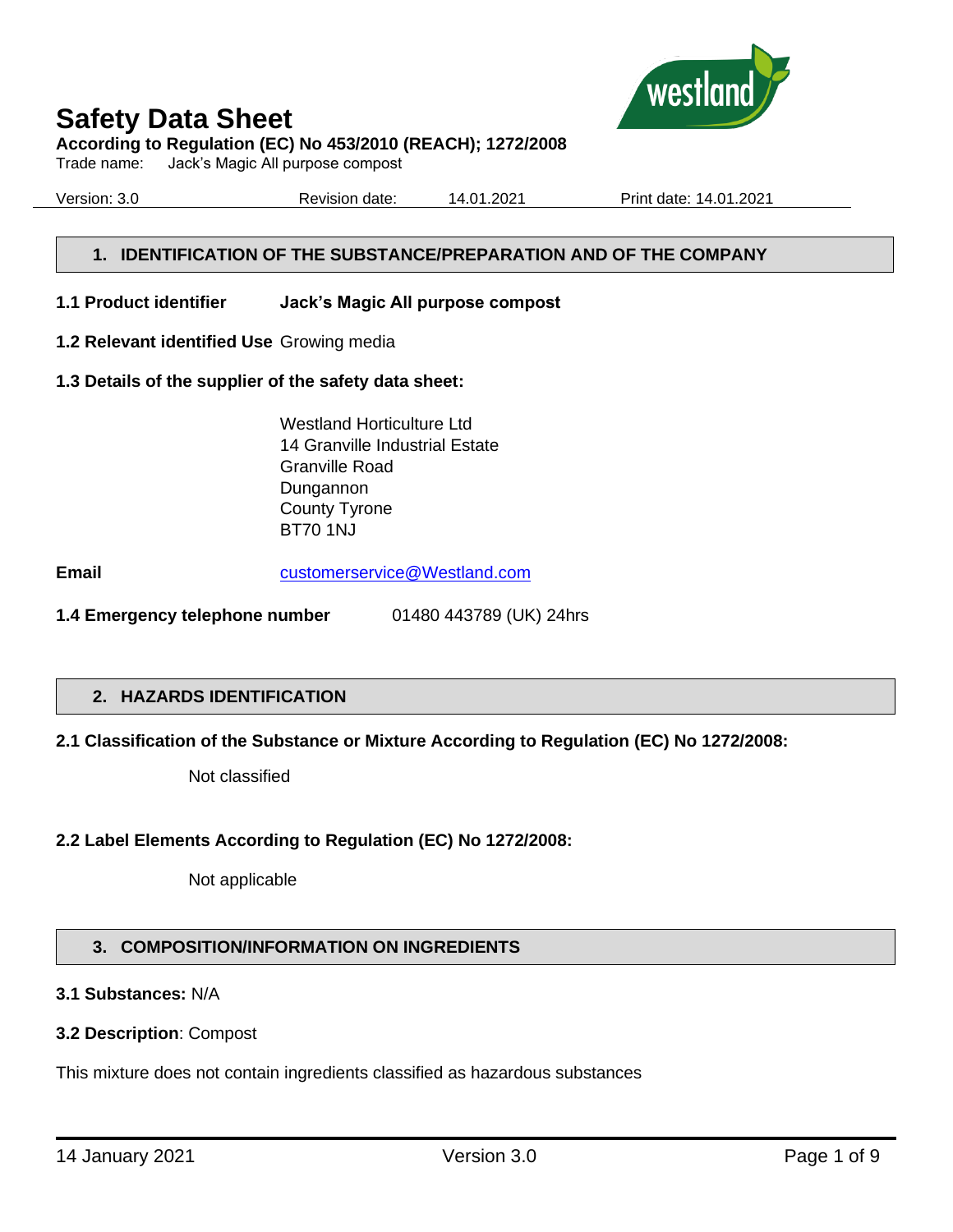

Trade name: Jack's Magic All purpose compost

Version: 3.0 Revision date: 14.01.2021 Print date: 14.01.2021

#### **4. FIRST AID MEASURES**

#### **4.1 Description of first aid measures**

**General information:** Have the product container, label or Material Safety Data Sheet with you when calling a poison control center or physician, or going for treatment. Get medical advice is any symptoms occur or persist

- **Inhalation:** Move person to fresh air. Keep patient warm and at rest.
- **Skin Contact:** Wash off with soap and plenty of water.
- **Eye Contact:** Rinse with plenty of water, also under the eyelids, for at least 15 minutes. Remove contact lenses and continue flushing.
- **Ingestion:** Rinse out mouth and then drink water

#### **4.2 Most important symptoms and effects, both acute and delayed**

Information not available

#### **4.3 Indication of any immediate medical attention and special treatment needed**

Information not available

#### **5. FIRE FIGHTING MEASURES**

#### **5.1 Extinguishing Media:**

The mixture is not classified as flammable as such extinguishing media should be chosen as appropriate for surrounding materials.

#### **5.2 Specific Hazards Arising From the Substance or Mixture:**

Fire may produce hazardous products of combustion such as carbon monoxide Exposure to decomposition products may be a hazard to health.

#### **5.3 Advice for Fire Fighters:**

Wear full protective clothing and self-contained breathing apparatus if required

#### **Additional Information:** None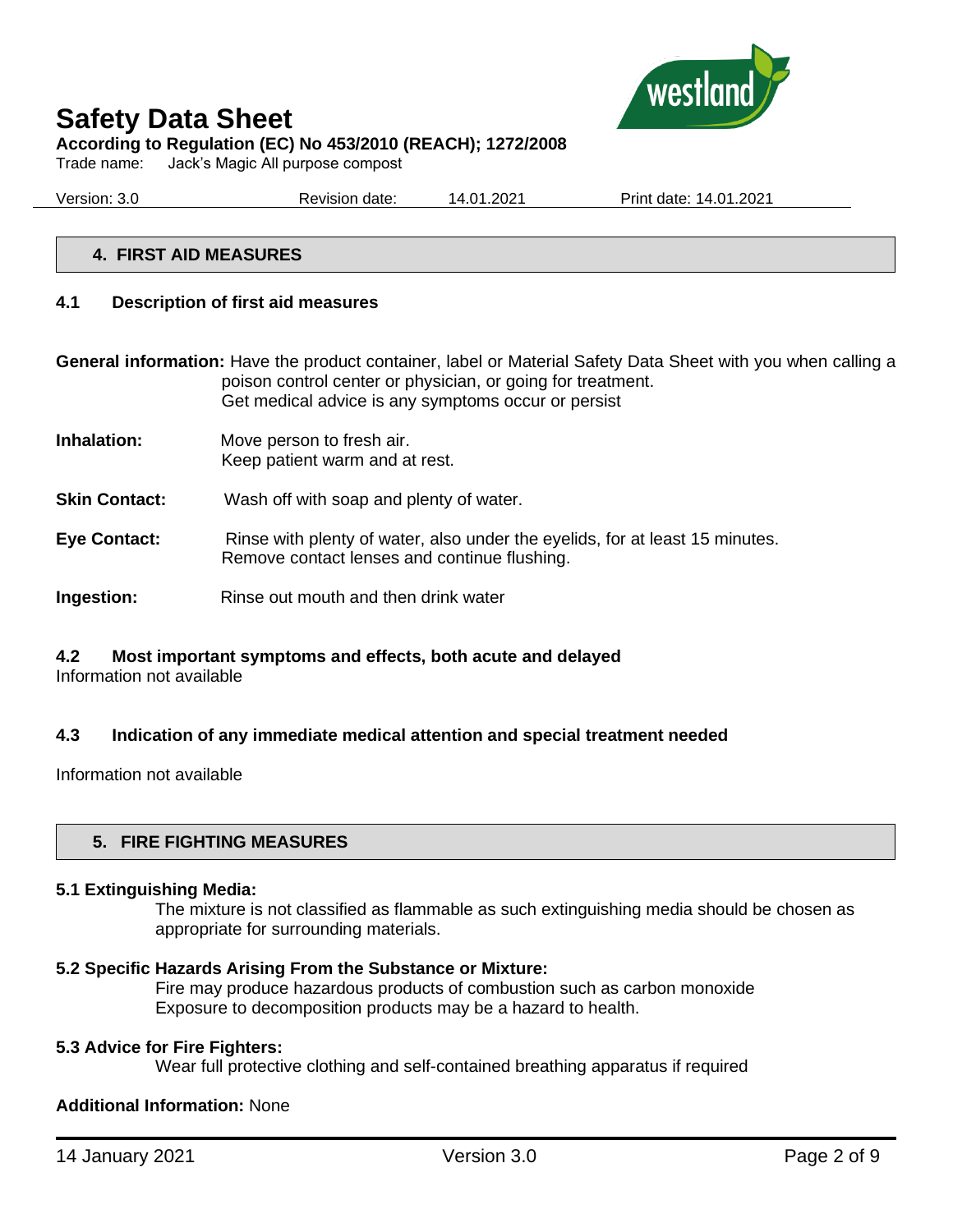

#### **According to Regulation (EC) No 453/2010 (REACH); 1272/2008**

Trade name: Jack's Magic All purpose compost

Version: 3.0 Revision date: 14.01.2021 Print date: 14.01.2021

#### **6. ACCIDENTAL RELEASE MEASURES**

#### **6.1 Personal Precautions, Protective Equipment and Emergency Procedures:**

Avoid formation / breathing of dust Avoid contact with skin and eyes Ensure adequate ventilation

#### **6.2 Environmental Precautions:**

Not applicable

#### **6.3 Methods and Materials for Containment and Cleaning Up:**

Vacuum or sweep up material Wash affected area with water Place into suitable labelled containers for disposal according to local / national regulations

#### **Additional information:** none

#### **7. HANDLING AND STORAGE**

#### **7.1 Precautions for safe handling**

- Prevent dust formation and inhalation
- Avoid contact with eyes and skin
- Wear gloves when handling the product over long periods of time
- Wash hands and observe good hygiene practice after handling this product

#### **7.2 Conditions for safe storage, including any incompatibilities**

• Keep product in original labelled containers

#### **7.3 Specific End Uses**:

Use as compost according to the instruction on the label

#### **8. EXPOSURE CONTROLS / PERSONAL PROTECTION**

#### **8.1 Control Parameters**

No ingredients with limit values that require monitoring at the workplace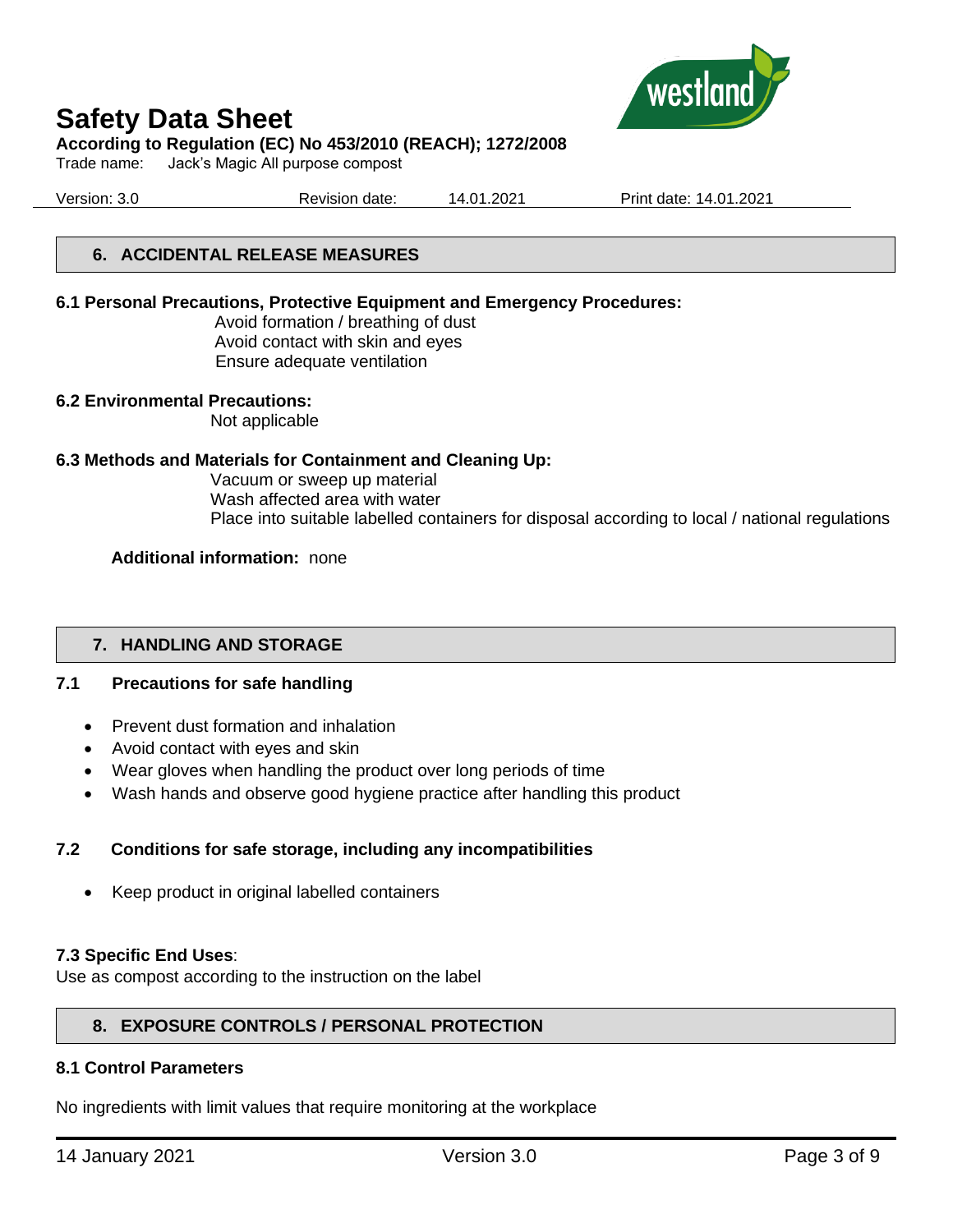

**According to Regulation (EC) No 453/2010 (REACH); 1272/2008**

Trade name: Jack's Magic All purpose compost

| Version:<br>.J.U | Revision<br>date: | 2021.،<br>01.,<br>$\sqrt{ }$ | 1.2021<br>14.01<br>Print<br>date: |
|------------------|-------------------|------------------------------|-----------------------------------|
|                  |                   |                              |                                   |

#### **8.2 Exposure Controls**

| 8.2.1 Appropriate engineering controls: No special ventilation requirements.<br>Avoid high dust concentration and provide ventilation where necessary                                                                                                                                                                                                                                                                                        |
|----------------------------------------------------------------------------------------------------------------------------------------------------------------------------------------------------------------------------------------------------------------------------------------------------------------------------------------------------------------------------------------------------------------------------------------------|
| The use of technical measures should always have priority over the use of personal<br>protective equipment<br>A risk assessment based on the task being performed and the risks involved should<br>be carried out to determine personal protection equipment required<br>When selecting personal protective equipment, seek appropriate professional<br>advice<br>Personal protective equipment should be certified to appropriate standards |
| Not necessary if room is well ventilated<br>Use suitable dust respirator if dust concentration is high or if a risk assessment<br>indicates this is necessary. (Filter P2)                                                                                                                                                                                                                                                                   |
| Wear suitable gloves when handling the product over long periods or if a risk<br>assessment indicates this is necessary. Gloves complying with EN420                                                                                                                                                                                                                                                                                         |
| Wear eye protection when a risk assessment indicates this is necessary to avoid<br>exposure to dust. Safety glasses complying with EN166 as a minimum                                                                                                                                                                                                                                                                                        |
|                                                                                                                                                                                                                                                                                                                                                                                                                                              |

**Skin and Body Protection:** Protective work clothing

#### **8.2.3 Environmental exposure controls:** N/A

#### **9. PHYSICAL AND CHEMICAL PROPERTIES**

### **9.1 Information on basic physical and chemical properties**

**Appearance:** Crumbly dark brown/black compost

**Physical state:** solid

**Colour:** dark brown/black

**Odour:** earthy

**Odour threshold:** none known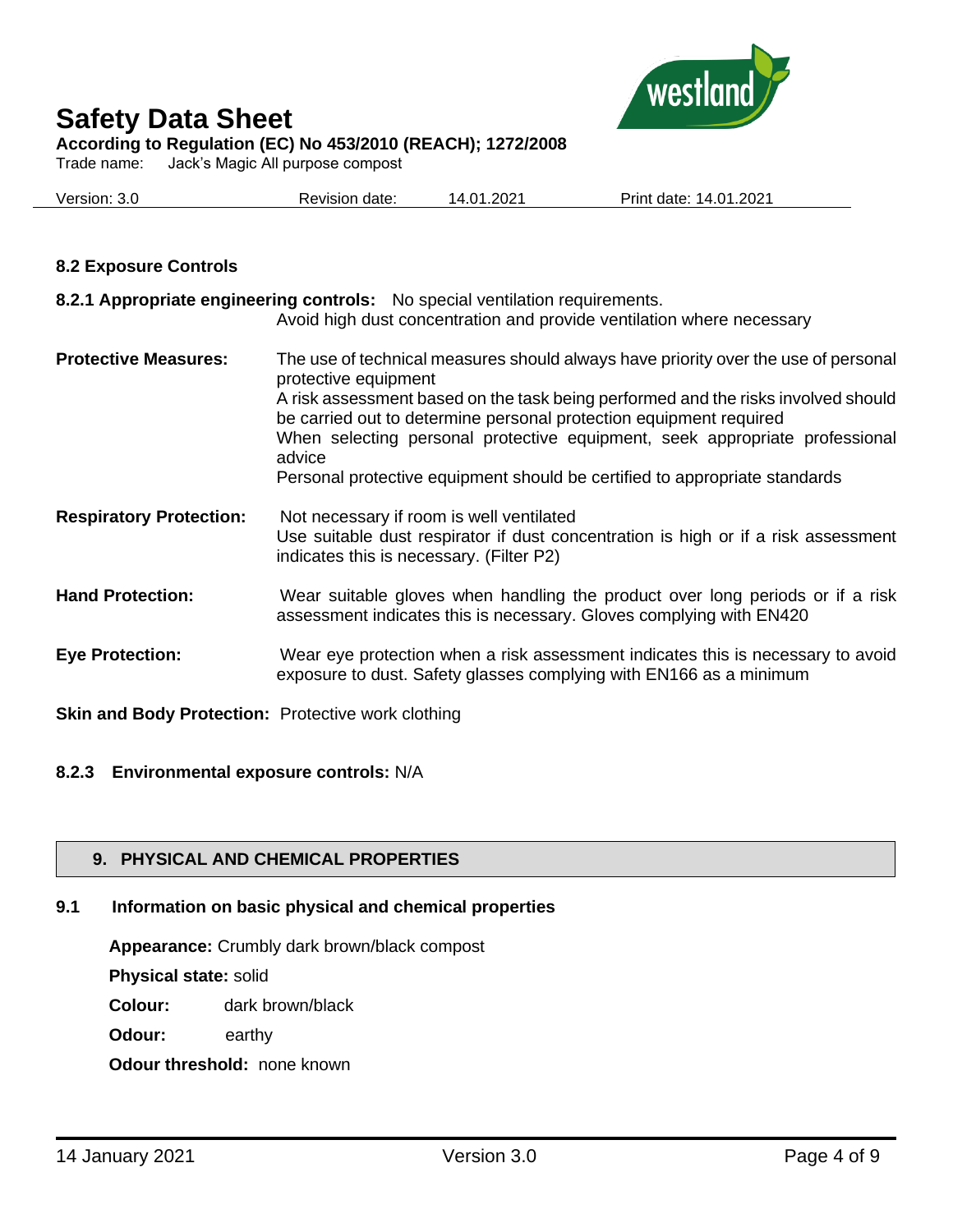

Trade name: Jack's Magic All purpose compost

| Version: 3.0 | Revision date: | 14.01.2021 | Print date: 14.01.2021 |
|--------------|----------------|------------|------------------------|
|              |                |            |                        |

#### **9.2 Other information**:

|                                               | Value                    | <b>Concentration</b> | <b>Method</b>  | <b>Temperature</b>       | <b>Pressure</b> | Remark         |
|-----------------------------------------------|--------------------------|----------------------|----------------|--------------------------|-----------------|----------------|
| pH                                            | $5.5 - 6.0$              |                      |                | $20^{\circ}$ C           | ۰               |                |
| <b>Melting point/freezing</b><br>point        | ۰                        | $\blacksquare$       | $\blacksquare$ |                          |                 | $\blacksquare$ |
| <b>Initial boiling</b><br>point/boiling range | $\blacksquare$           | $\blacksquare$       | $\blacksquare$ | $\blacksquare$           | ۰               | $\blacksquare$ |
| <b>Flash point</b>                            | $\blacksquare$           | $\blacksquare$       | $\blacksquare$ | $\blacksquare$           | $\blacksquare$  | $\blacksquare$ |
| <b>Evaporation rate</b>                       | ä,                       | $\blacksquare$       | $\blacksquare$ | $\overline{\phantom{a}}$ | $\blacksquare$  | $\blacksquare$ |
| Flammability (solid,<br>gas)                  | $\blacksquare$           | $\blacksquare$       | $\blacksquare$ | $\blacksquare$           |                 |                |
| <b>Upper/lower</b>                            | $\blacksquare$           | $\blacksquare$       | $\blacksquare$ | $\blacksquare$           | $\blacksquare$  |                |
| flammability or                               |                          |                      |                |                          |                 |                |
| explosive limits                              |                          |                      |                |                          |                 |                |
| <b>Upper explosive limits</b>                 | $\frac{1}{2}$            | $\blacksquare$       | $\blacksquare$ | $\blacksquare$           | $\blacksquare$  | $\blacksquare$ |
| Lower explosive limits                        | $\overline{\phantom{0}}$ | $\blacksquare$       | $\blacksquare$ | $\blacksquare$           | $\blacksquare$  | $\blacksquare$ |
| Vapour pressure                               | $\blacksquare$           | $\blacksquare$       | $\blacksquare$ | $\blacksquare$           | $\blacksquare$  | $\blacksquare$ |
| Vapour density                                | ÷,                       | $\blacksquare$       | $\blacksquare$ | $\blacksquare$           | ä,              | $\blacksquare$ |
| <b>Relative density</b>                       | $200 -$<br>250g/l        | $\blacksquare$       | $\blacksquare$ | $\blacksquare$           | $\blacksquare$  | $\blacksquare$ |
| Solubility(ies)                               |                          | $\blacksquare$       | $\blacksquare$ | $\blacksquare$           | $\blacksquare$  | $\blacksquare$ |
| <b>Partition coefficient:</b>                 | $\blacksquare$           | $\blacksquare$       | $\blacksquare$ | $\blacksquare$           | $\blacksquare$  | $\blacksquare$ |
| n-octanol/water                               |                          |                      |                |                          |                 |                |
| Auto-ignition                                 | $\blacksquare$           | $\blacksquare$       | $\blacksquare$ | $\blacksquare$           | $\blacksquare$  | $\blacksquare$ |
| temperature                                   |                          |                      |                |                          |                 |                |
| Decomposition                                 | $\blacksquare$           | $\blacksquare$       | $\blacksquare$ | $\blacksquare$           |                 |                |
| temperature                                   |                          |                      |                |                          |                 |                |
| <b>Viscosity</b>                              | $\blacksquare$           | $\blacksquare$       | $\blacksquare$ | $\blacksquare$           | ÷,              | $\blacksquare$ |
| Viscosity, dynamic                            | $\overline{\phantom{0}}$ | $\blacksquare$       | $\blacksquare$ | $\blacksquare$           | $\blacksquare$  | $\blacksquare$ |
| <b>Viscosity, cinematic</b>                   | $\blacksquare$           | $\blacksquare$       | $\blacksquare$ | $\blacksquare$           | ۰               | $\blacksquare$ |
| <b>Explosive properties</b>                   | $\blacksquare$           | $\blacksquare$       | $\blacksquare$ | $\overline{\phantom{a}}$ | $\blacksquare$  | $\blacksquare$ |
| <b>Oxidising properties</b>                   | $\blacksquare$           | $\blacksquare$       | $\blacksquare$ | $\blacksquare$           | $\blacksquare$  | $\blacksquare$ |

#### **10. STABILITY AND REACTIVITY**

**10.1 Reactivity:** Stable under normal conditions of storage, handling and use

**10.2 Chemical Stability:** Stable under normal conditions of storage, handling and use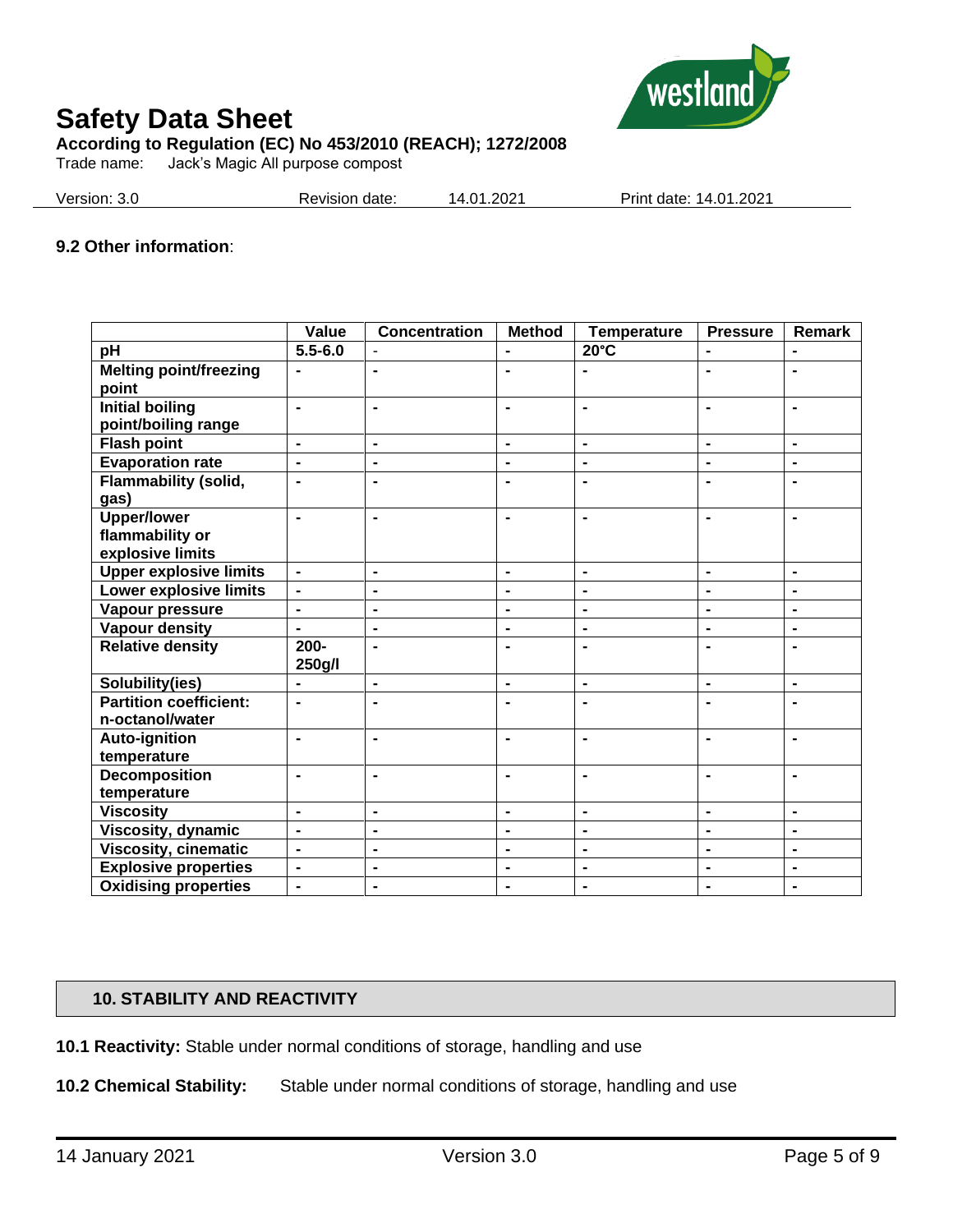

#### **According to Regulation (EC) No 453/2010 (REACH); 1272/2008**

Trade name: Jack's Magic All purpose compost

Version: 3.0 Revision date: 14.01.2021 Print date: 14.01.2021

**10.3 Possibility of hazardous reactions**: Hazardous reactions will not occur under normal transport or storage conditions.

**10.4 Conditions To Avoid**: Extremes of temperature

**10.5 Incompatible Materials**: Oxidising agents

**10.6 Hazardous decomposition products**: Heating or fire can release toxic or irritant vapours and fumes

#### **11. TOXICOLOGICAL INFORMATION**

**Toxicokinetics, metabolism and distribution**

#### **11.1 Information on toxicological effects**

**Acute Toxicity:** Mixture not classified for acute toxicity

**Skin corrosion/ Irritation:** The mixture is not classified as skin irritant

**Eye damage/Irritation:** The mixture is not classified for eye damage

**Respiratory or Skin Sensitization:** The mixture is not classified as a sensitizer

**CMR effects (carcinogenity, mutagenicity and toxicity for reproduction):** The mixture is not classified as mutagenic, carcinogen, reproductive toxic or aspiration hazard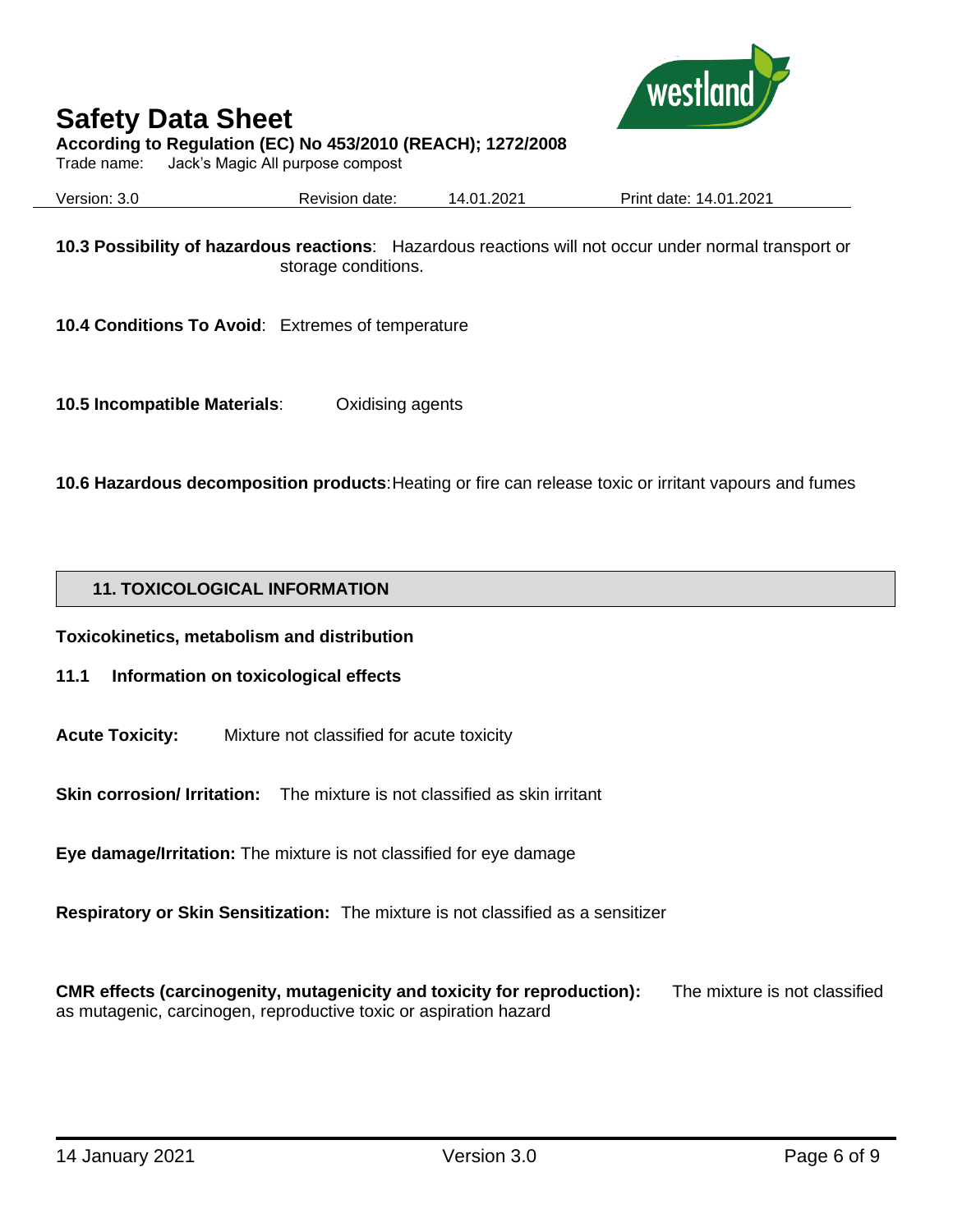

Trade name: Jack's Magic All purpose compost

Version: 3.0 Revision date: 14.01.2021 Print date: 14.01.2021

#### **12. ECOLOGICAL INFORMATION**

The mixture is not classified for environmental hazard

| 12.1 Toxicity:                         | No information available on mixture |
|----------------------------------------|-------------------------------------|
| 12.2 Persistence and Degradability:    | No information available on mixture |
| <b>12.3 Bioaccumulative Potential:</b> | No information available on mixture |
| 12.4 Mobility in Soil:                 | No information available on mixture |
| 12.5 PBT and vPvB assessment:          | No information available on mixture |
| Other adverse effects:                 | Information not available           |

#### **13. DISPOSAL CONSIDERATIONS**

#### **13.1 Waste treatment methods**

**Product:** Spread product over land as soil conditioner Check if agriculture use is possible. Where possible recycling is preferred to disposal or incineration. If recycling is not practicable, dispose of in compliance with local regulations. **Contaminated Packaging:** Empty remaining contents. Completely empty containers can be put in the bin or disposed of in compliance

with applicable local regulations

**Additional information:** none known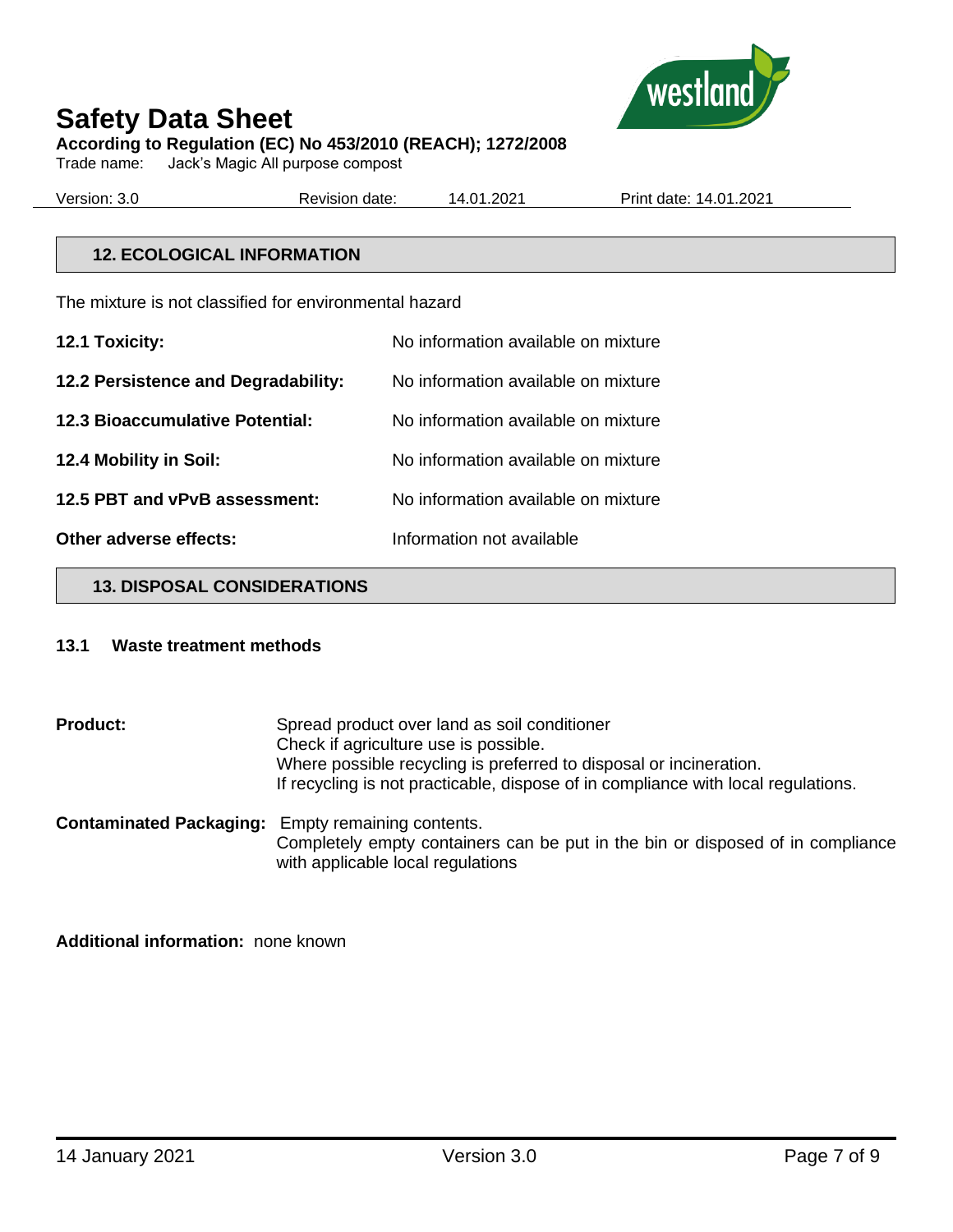

**According to Regulation (EC) No 453/2010 (REACH); 1272/2008**

Trade name: Jack's Magic All purpose compost

Version: 3.0 Revision date: 14.01.2021 Print date: 14.01.2021

#### **14. TRANSPORT INFORMATION**

|                                 | <b>Land transport</b><br>(ADR/RID) | Inland waterway<br>transport (ADN) | Sea transport<br>(IMDG) | Air transport (ICAO-<br>TI / IATA-DGR) |
|---------------------------------|------------------------------------|------------------------------------|-------------------------|----------------------------------------|
| 14.1 UN No.                     |                                    |                                    |                         |                                        |
|                                 | Not dangerous                      | Not dangerous                      | Not dangerous           | Not dangerous                          |
|                                 | goods                              | goods                              | goods                   | goods                                  |
| 14.2 UN Proper shipping name    | Not dangerous                      | Not dangerous                      | Not dangerous           | Not dangerous                          |
|                                 | goods                              | goods                              | goods                   | goods                                  |
| 14.3 Transport hazard class(es) | Not dangerous                      | Not dangerous                      | Not dangerous           | Not dangerous                          |
|                                 | goods                              | goods                              | goods                   | goods                                  |
| Hazard label(s)                 | Not dangerous                      | Not dangerous                      | Not dangerous           | Not dangerous                          |
|                                 | goods                              | goods                              | goods                   | goods                                  |
| 14.4 Packing group              | Not dangerous                      | Not dangerous                      | Not dangerous           | Not dangerous                          |
|                                 | goods                              | goods                              | goods                   | goods                                  |
| 14.5 Environmental hazards      | Not dangerous                      | Not dangerous                      | Not dangerous           | Not dangerous                          |
|                                 | goods                              | goods                              | goods                   | goods                                  |

#### **14.6 Special precautions for user:** None

#### **14.7 Transport in bulk according to Annex II of MARPOL 73/78 and the IBC Code**

**Additional information:** None

#### **15. REGULATORY INFORMATION**

#### **15.1 Safety, health and environmental regulations/legislation specific for the substance of mixture:**

This mixture is classified in accordance with Regulation (EC) 1272/2008.

**15.2 Chemical Safety Assessment:** A Chemical Safety Assessment has not been undertaken for this mixture

#### **16. OTHER INFORMATION**

#### **16.1 Indication of changes:** Revised and updated